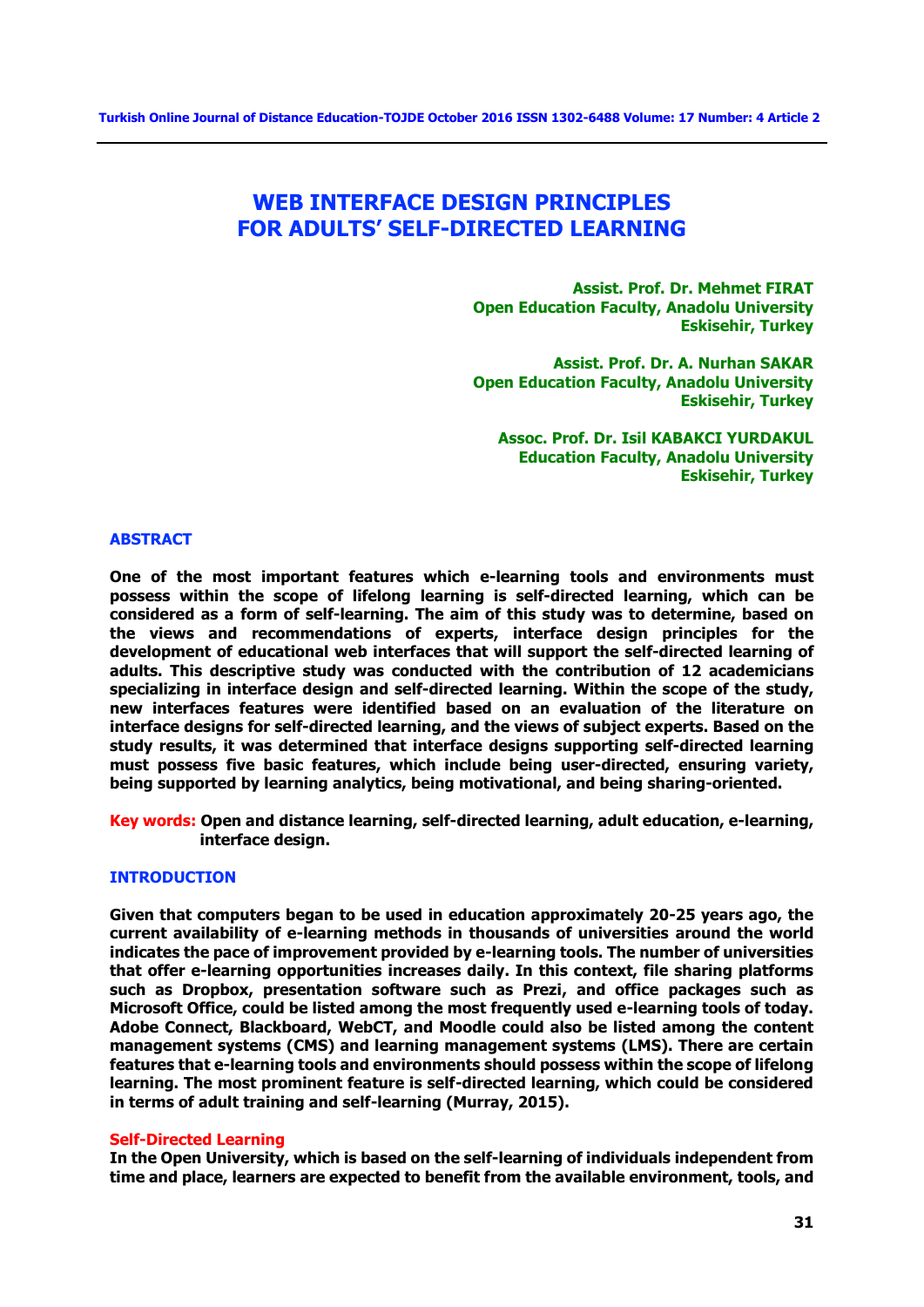**resources under their own control. Therefore, having the major compulsory competencies of self-learning and self-directed learning is essential for Open University students (Volery and Lord, 2000; Irizarry, 2002). Self-directed learning, which is an individual learning approach where learners plan their own learning experiences, implement their plans and evaluate their own learning experiences, accordingly, has an important role in the Open University practices.** 

**Despite the absence of a universal definition, self-directed learning is used instead of selflearning in the literature, which is a concept where the learner is responsible for his/her own learning experiences (Caffarella, 2000; Hiemstra, 2000; Merriam and Caffarella, 1999; Murray, 2015). In this respect, it would be appropriate to define self-learning as an individual learning approach where learners plan their own learning experiences, implement their plans and evaluate their own learning experiences. According to Garrison (1997), self-directed learning occurs as a result of an effective integration among selfdirection (contextual control), cognitive self-control in terms of self-monitoring (cognitive responsibility), and motivation in terms of willingness to learn. As the definition also indicates, the self-directed learning approach has a critical importance in the Open University practices. Figure 2 summarizes the relationship between the dimensions of selfdirected learning.** 



**Dimensions of self-directed learning.** 

**As displayed in Figure 2, self-direction, which is one of the dimensions of self-directed learning, could be considered mainly as a concept related to the control of learning tasks. Accordingly, the main focus in self-direction is on the application of learning targets both socially and behaviorally. However, in cognitive self-control, cognitive and metacognitive processes are discussed. Additionally, learning strategies are followed and there is a requirement for awareness and competence in thinking to think. Learners with cognitive self-control make their own learning plan, modify the plan according to their requirements, and review their thoughts about learning goals and tasks within the learning process (Hammarlund, Nilsson and Gummesson, 2015). Learners with cognitive self-control have the responsibility of establishing individual meanings such as the integration of new concepts and ideas into the previous knowledge. Cognitive self-control, which is also known as self-inspection, reflects the obligation of establishing meanings through critical**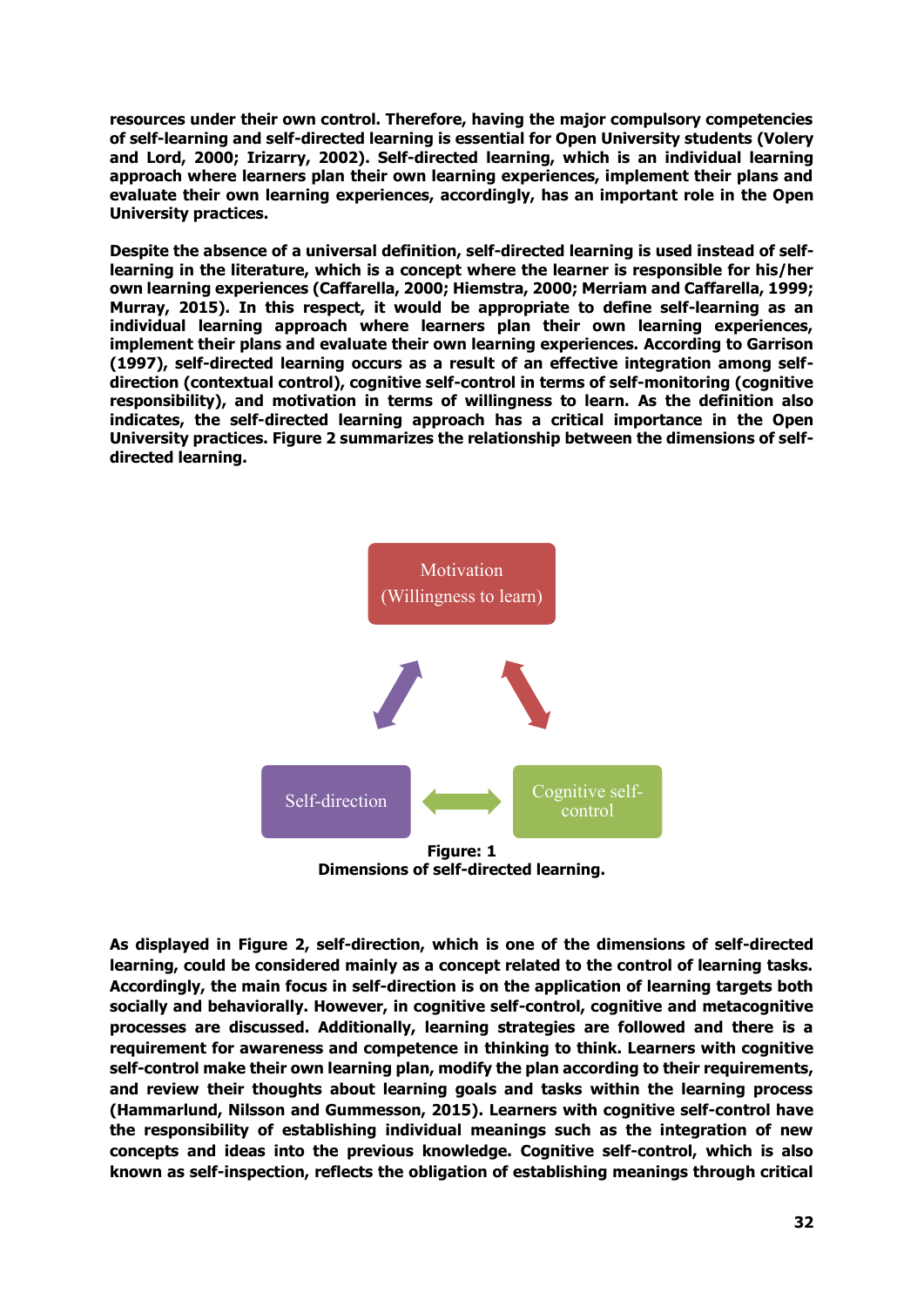**thinking, cooperation, and approval. Motivation reflects the value and expected learning achievement that is perceived throughout the learning process, which starts between content (control) and cognition (responsibility).** 

**Widely used e-learning tools and environments are presented to learners with the help of educational Web interfaces. In order the learners to benefit from these available environments, tools and resources, they should be competent in utilizing technology; more importantly, they should be able to learn through self-direction. In other words, e-learning tools and environments should be supportive of learners' self-directed learning. Selfdirected learning naturally based on self-control skills of adults. Therefore, adult education and self-directed learning commonly mentioned together.** 

# **Adult Education**

**According to Siebert (2003), andragogy, also known as adult education, should be adapted as a part of educational science. Some of the principles that have been frequently emphasized in the literature regarding adult learning could be listed as follows (Knowles, 1970; Knowles, 1984; Merriam, Caffarella, and Baumgartner, 2012):** 

- **Adults are better at learning certain aspects that are related to their experiences and lives.**
- **Adults are conscious learners.**
- **The duration of adults' reactions to stimulus increases directly in proportion of their age.**
- **Reliability and participations facilitates the teaching of adults.**
- **Adults learn about the solution of an existing problem rather than simply learning.**

**Learning always starts with human experiences (Kolb, 1984). Therefore, while considering the andragogy model and certain environments that are appropriate to this model, the past life experiences of adults should be taken into consideration. In other words, the nature of adults should be considered in all activities regarding adult training. The concept of lifelong learning, which is related to the life experiences of individuals, also emphasized this phenomenon. Adult training, which has been shaped according to the studies of researchers and pragmatists since the 1980s, could be presented through the following five basic features (Knowles, 1970; Knowles, 1984):** 

- **Adult students are self-directed.**
- **The life experiences of adults are the main source of their education.**
- **The perceived requirements of adults play a prominent role during their learning**
- **The education of adult is oriented towards current events and cases.**
- **The motivation of adults towards learning primarily depends on the requirements.**

**Considering the characteristics of adult learners along with self-learning and andragogy, it could be concluded that they would like to be educated in relation to real life, which is selfdirected, includes active participation, and is based on their own life experiences. Figure 1 shows that such characteristics of adults could be taken into account in educational environments created for adults.**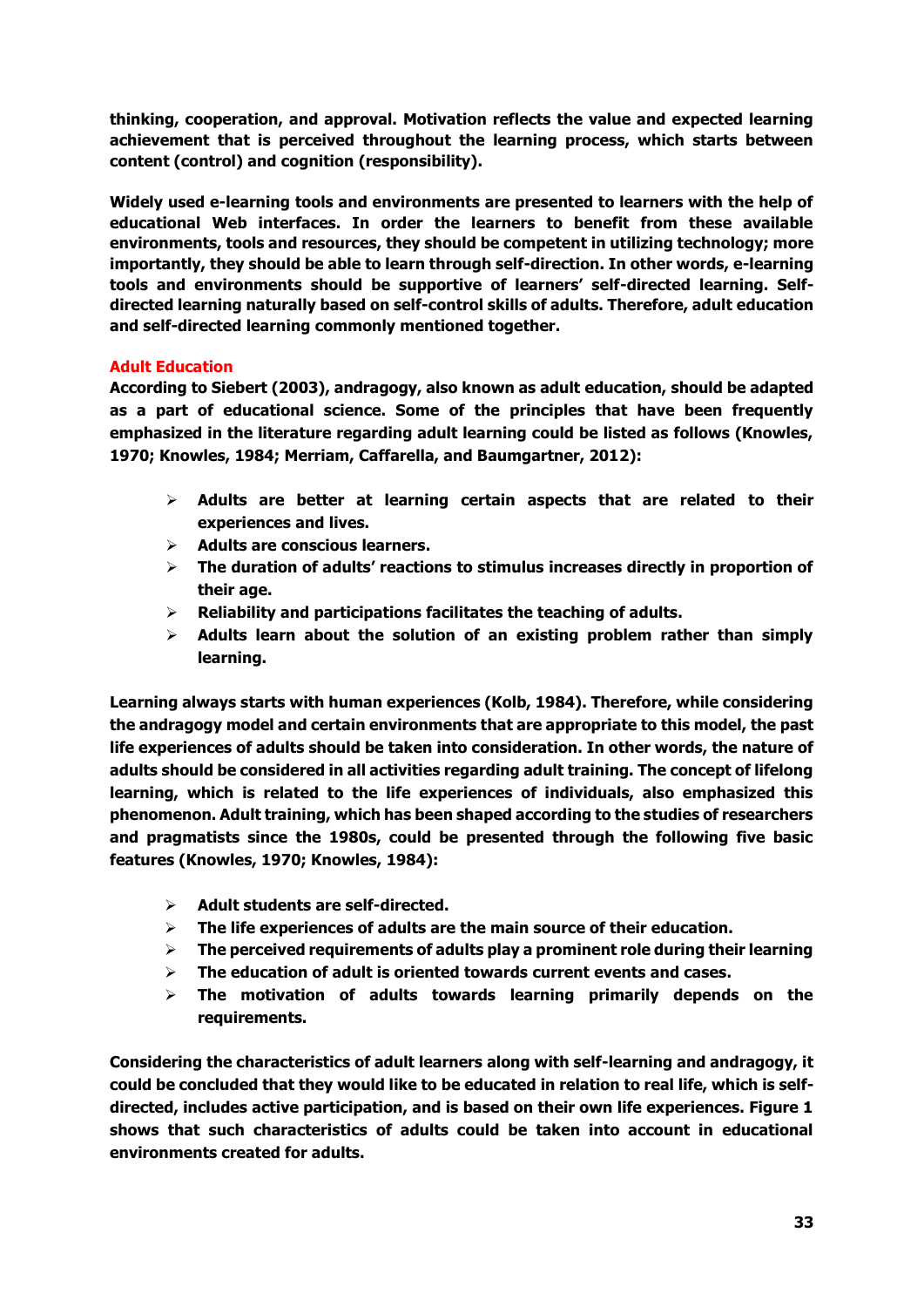

**Figure: 2** 

**Four basic characteristics that could be taken into account in adult learning environments.** 

**It could be concluded that educational environments that are created based on the principles of the andragogy model about adult learning should be related to the real life, promote self-directed learning, ensure active participation, and be based on the life experiences of the learner. In this respect, e-learning environments and tools prepared for adult training are also expected to be related to the real life, promote self-directed learning, ensure active participation, and be based on the life experiences of the learner. With the growing concern about the use of ICTs in adult education, educational researchers, instructional designer and interface developer start to focus on developing successful educational interface designs for adults. It is possible to access different research and publications.** 

# **LITERATURE REVIEW**

**The review of the literature involved the examination of various studies describing conceptual frameworks regarding self-directed learning and interface designs. A study performed by Cennamo and Ross (2000), for instance, considered possible strategies for supporting self-directed learning among learners in a web-based course. In this context, they proposed nine different self-directed learning strategies, such as the holding records, monitoring, reviewing notes, and teacher support. Similarly, a study performed by Kashihara and Hasegawa (2003) evaluated potential strategies for forming self-directed learning environments on the web. To this end, they proposed a Learning Bench framework, which included a library as well as components for tracking user navigation. The library served to facilitate the learner's transition from one subject to another, while the navigation tracker was developed to allow the learner to track his/her own learning path and web navigation.** 

**In another study, Fischer and Sugimoto (2006) focused on supporting the self-control of learners in socio-technic environments. To this end, they created a conceptual framework that presented four new innovative concepts. These innovative concepts included effectoriented design environment, system criticism, design, and exploratory cooperation. Based on the results of this study, Fischer and Sugimoto described various difficulties that can be encountered during system development and evaluation, and in the use of technologies to support learning.**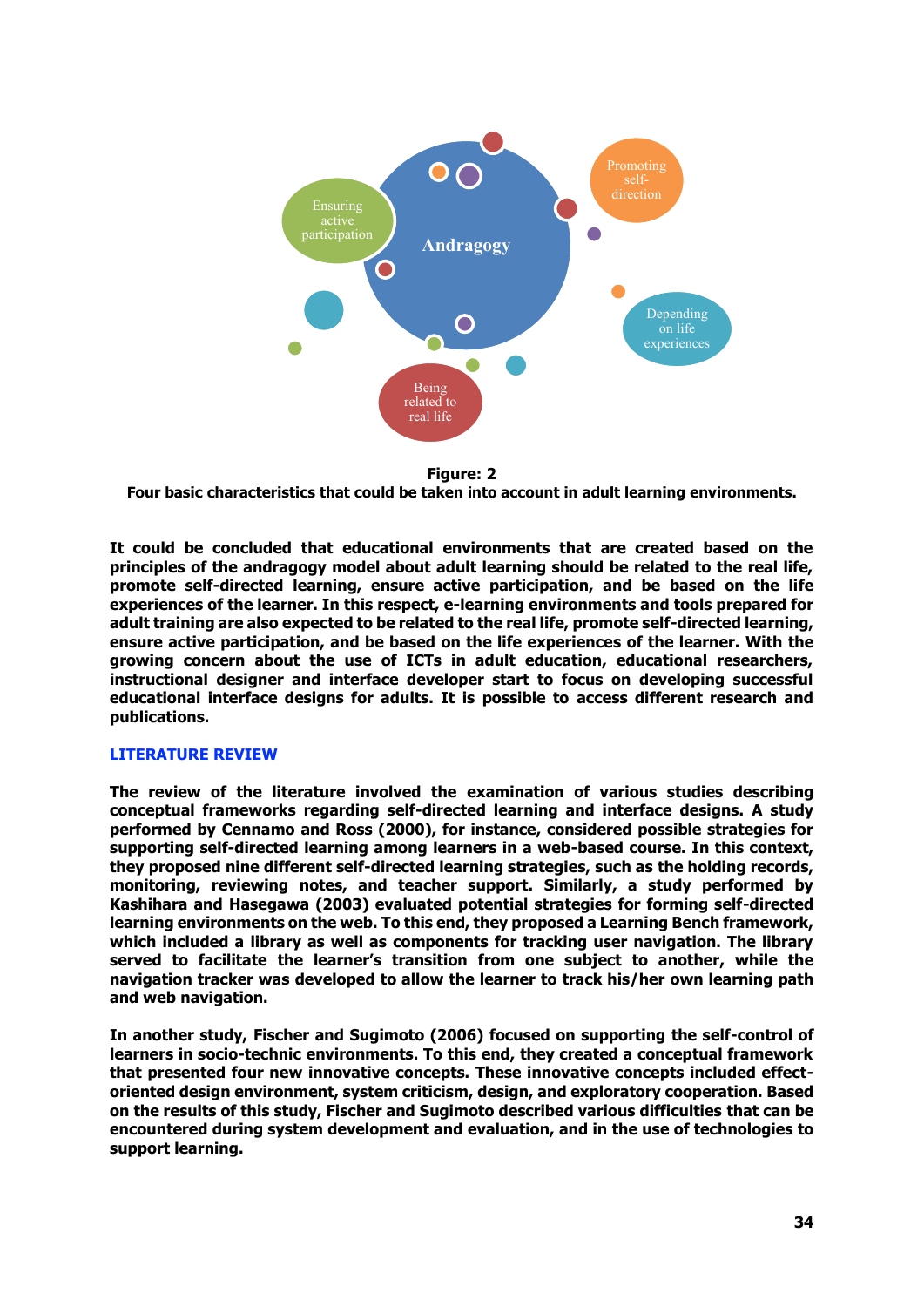**The literature review we performed showed that studies discussed the necessary characteristics for educational web environments that support self-directed learning mainly within the frame of socio-technic, navigational and design models, and of components such as libraries. However, we were not able to find any studies that presented holistic design principles for use in the design of education web interfaces supporting self-directed learning among adult learners. Also Eyitayo, (2013) underline the requirement of future research on adult learning principles about learning in ICTs. In this context, we believe that the current study might contribute to filling this gap within the literature.** 

**In this study, self-directed learning is defined as learners' control in cooperation with individual responsibility, cognitive processes, and contextual processes with the aim of establishing and confirming meaningful learning outcomes. However, common e-learning tools and environments could be quite complicated structures for learners. In this respect, it is believed that creating familiar, meaningful, and guiding educational Web interfaces would have important contributions to self-directed learning of learners. In addition to the well-designed elearning tools, in order for learners to learn through their self-control, self-motivation and selfdirection, and educational Web interfaces, which could support self-directed learning, are required. These requirements have also been emphasized by Kinshuk, Chang, Dron, Graf, Kumar, Lin and Yang (2011).** 

### **PURPOSE**

**The current study aimed to determine the interface design principles that could be used in developing educational Web interfaces, which could support adults' self-directed learning, through expert opinions and suggestions. In light of this aim, answers to the following questions were sought:** 

- **1. What are the opinions of experts in interface design and self-directed learning about the features that interface designs supportive of self-directed learning have, as described in the literature?**
- **2. What are the opinions of experts in interface design and self-directed learning about the features that interface designs supportive of self-directed learning should have?**

#### **METHOD**

**This descriptive study investigated the views and suggestion of experts on interface design principles supporting adults' self-directed learning by both qualitative and quantitative data. Participants, data collection tool and data analyses process given under this section.** 

#### **Participants**

**Participants were determined through the purposive sampling method and the study was conducted with six experts with a doctorate degree, who actively design Web interfaces, along with six academicians, who perform studies on self-directed learning. Demographic information about the participants is presented in Table 1.** 

| Qualification              | Frequency (f) |  |  |  |  |  |
|----------------------------|---------------|--|--|--|--|--|
| Title                      |               |  |  |  |  |  |
| <b>Professor</b>           | 2             |  |  |  |  |  |
| <b>Associate Professor</b> |               |  |  |  |  |  |
| <b>Assistant Professor</b> | 5             |  |  |  |  |  |
| <b>Research Assistant</b>  |               |  |  |  |  |  |
| Gender                     |               |  |  |  |  |  |
| <b>Female</b>              | 4             |  |  |  |  |  |
| Male                       | 8             |  |  |  |  |  |
| <b>Fields of Study</b>     |               |  |  |  |  |  |
| Self-directed learning     | 6             |  |  |  |  |  |
| <b>Interface design</b>    |               |  |  |  |  |  |

**Table: 1 Demographic Information**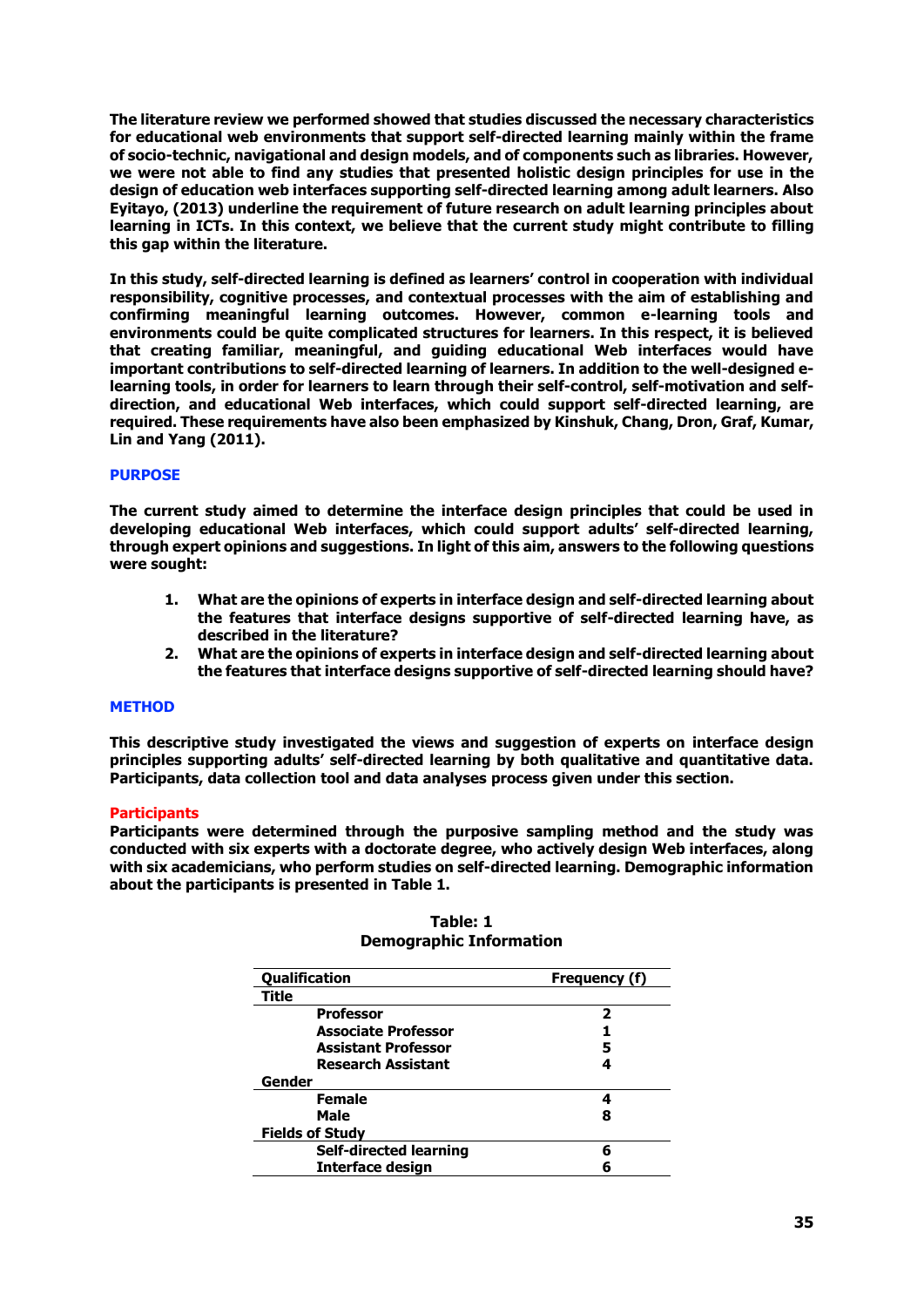**As displayed in Table 1, all experts who participated in the study had doctorate degrees. Furthermore, it was observed that the number of male field experts was twice the number of female experts. Additionally, an equal number of experts participated in the study with respect to the fields of study in self-directed learning and Web interface design.** 

# **Data Collection Tool**

**In the determination of the interface design principles required for developing educational Web interfaces that are supportive of self-directed learning, an expert evaluation form was used (Appendix-1). In order to determine the data collection tools, interface design principles that could be used in developing educational Web interfaces supportive of selfdirected learning were reviewed in the literature. Principles that were found through the literature review are presented in Table 2.** 

**Among the 16 items obtained from the literature review, two were combined due to the fact that they had the same meaning, and one was removed since it was not related to interface design. As a result of this, 13 items were obtained. Additionally, certain items were changed in terms of their expressions according to the expert opinions and suggestions. A draft expert opinion form was evaluated by four field experts for the face and content validity. The form took its final form according to the feedback obtained. The first section of the expert evaluation form, which consisted of two sections, included the evaluation of the principles obtained from the literature review; and in the second section, experts were requested to suggest their own principles.** 

|     | In interfaces supportive of self-directed learning;                                                              |
|-----|------------------------------------------------------------------------------------------------------------------|
| 1.  | It should be ensured that learners are able to keep track of<br>their own improvement.                           |
| 2.  | It should be ensured that learners are able to perform self-<br>evaluation.                                      |
| 3.  | It should be ensured that learners are allowed to add or<br>remove the components of interfaces.                 |
| 4.  | Previous learning should be recalled.                                                                            |
| 5.  | Regular studying should be promoted.                                                                             |
| 6.  | Self-learning should be supported.                                                                               |
| 7.  | Time management tools should be provided.                                                                        |
| 8.  | Relevance to real life should be ensured.                                                                        |
| 9.  | Multimedia environment support should be provided.                                                               |
| 10. | Content and design variety should be ensured.                                                                    |
| 11. | Varied learning resources should be included.                                                                    |
| 12. | Components that enable learners to communicate with other<br>learners should be included.                        |
| 13. | Components that enable learners to share should be<br>provided.                                                  |
| 14. | Entertainment aspects should be included.                                                                        |
| 15. | Variable and mobile components should be included.                                                               |
| 16. | Components that learners could regulate according to their<br>own interests and requirements should be included. |
|     |                                                                                                                  |

**Table: 2 Principles Found in the Literature Review**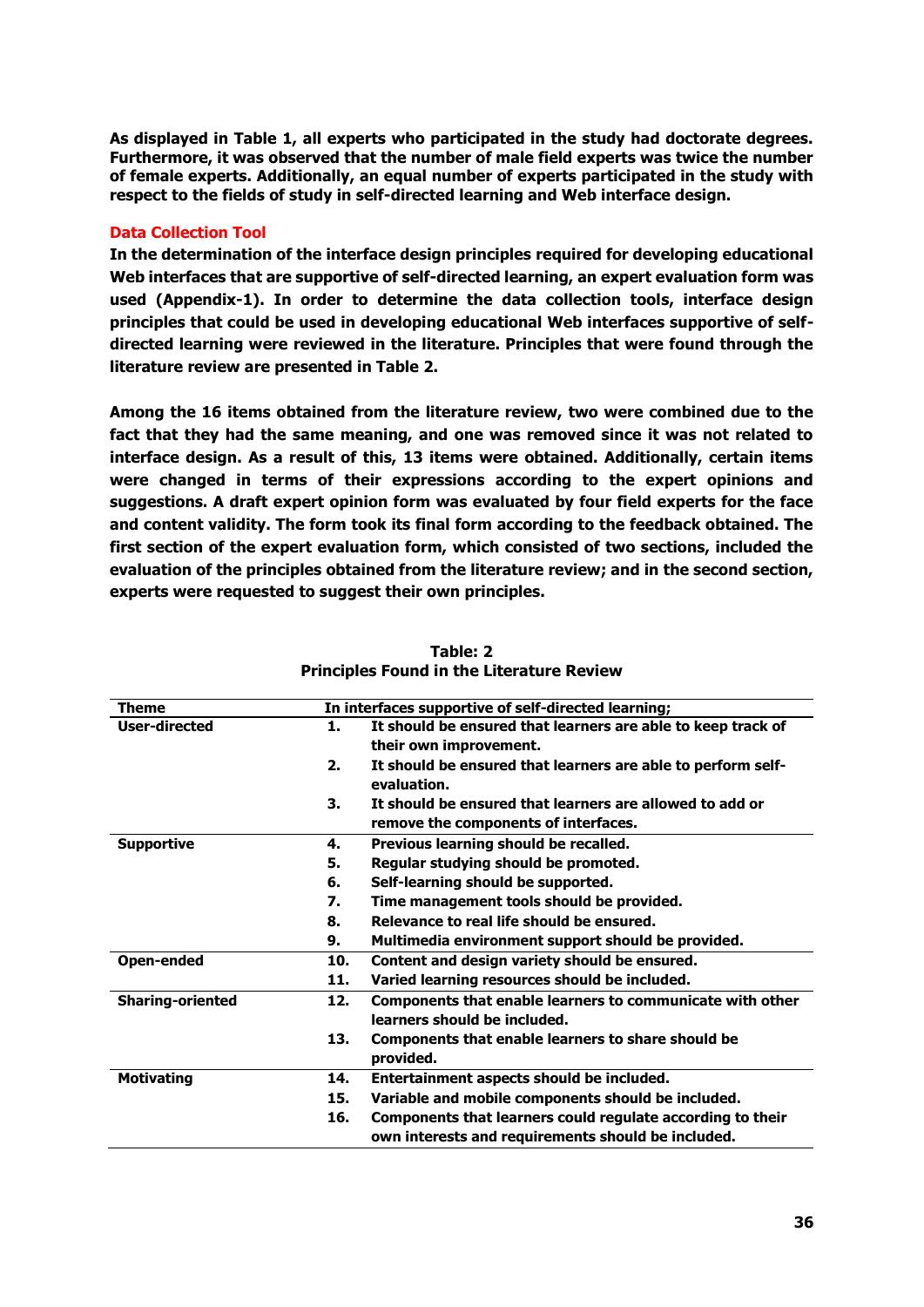### **Data Analysis**

**Data obtained from the first section of the expert opinion form were analyzed through descriptive statistics. A content analysis was performed from the data obtained from the second section of the form. In this method, which was developed by Osgood, Suci, and Tannenbaum (1957), the direction and intensity of the attitudes towards a subject were determined through the data obtained. Data obtained from the participants were encoded in accordance with the evaluative content analysis. In order to increase the level of reliability for the codes, expert opinions were obtained. Data obtained from the second section of the expert opinion form were analyzed according to the thematic analysis. Thematic analysis could be defined as a method that is used to determine, analyze, and report the themes within the data (Braun and Clarke, 2006). The aim of the thematic analysis was to obtain interface design principles identified by the participants as supportive of self-directed learning.** 

### **FINDINGS**

**This part of the study includes findings obtained from the evaluation of the self-directed learning interface design principles that were found in the literature review as well as the findings obtained from the opinions of the experts about the same topic. Firstly, the principles obtained from the literature review were analyzed and 13 basic principles were found. Principles obtained are displayed in Table 3.**

| <b>Principles</b>                                                                                   | <b>Resources</b>                               |
|-----------------------------------------------------------------------------------------------------|------------------------------------------------|
| 1. It must be ensured that learners are able to keep track of their own<br>improvement.             | <b>Knowles, 1970;</b><br><b>Knowles, 1984;</b> |
| Learners should be supported in terms of regular studying.<br>2.                                    | Garrison, 1997;<br><b>Fischer and</b>          |
| Previous learning should be recalled.<br>З.                                                         | <b>Scharff, 1998;</b>                          |
| Learners should be enabled to add and remove interface components.<br>4.                            | <b>Siebert, 2003;</b>                          |
| 5.<br>Components that could be regulated by learners according to<br>themselves should be included. | Merriam,<br>Caffarella and                     |
| Learners should be enabled to evaluate themselves.<br>6.                                            | Baumgartner,                                   |
| Self-learning should be promoted.<br>7.                                                             | 2012                                           |
| Time management tools should be provided.<br>8.                                                     |                                                |
| Clues that could establish a relationship with real life should be<br>9.<br>presented.              |                                                |
| 10. Image, video, and graphic support should be provided.                                           |                                                |
| 11. Design variety should be ensured.                                                               |                                                |
| 12. Varied learning resources should be included.                                                   |                                                |
| 13. Components that enable learners to communicate should be included.                              |                                                |

**Table: 3 Interface design principles** 

**As displayed in Table 3, 16 self-directed learning interface design principles that were obtained from the literature review were reduced to 13 items. These items were later submitted to 12 experts for their opinions. Opinions of experts about interface design features in the literature that were supportive of self-directed learning are presented in the next section.**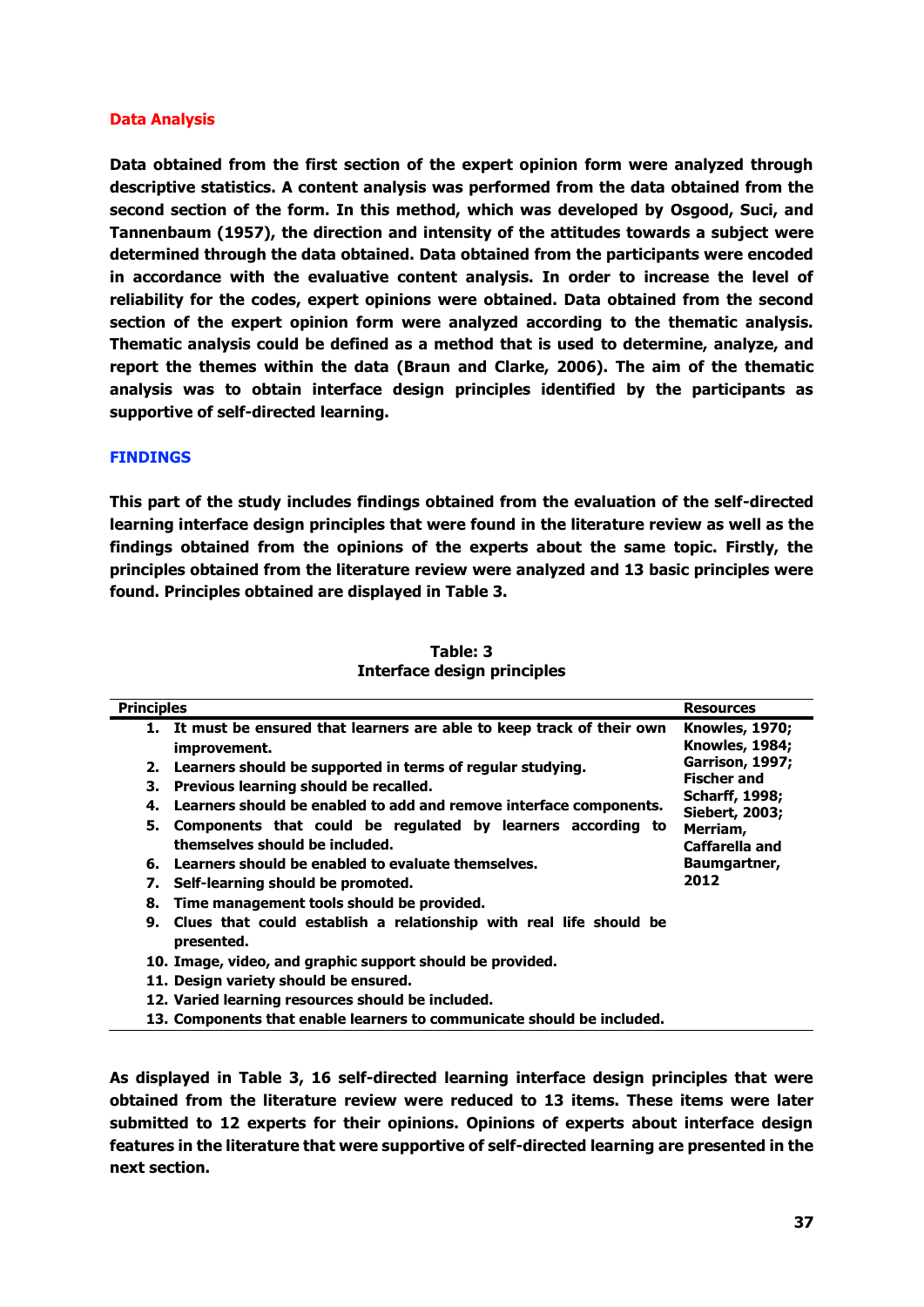## **Opinions Regarding Interface Design Features Supportive of Self-Directed Learning**

**The aim of the first section of the expert opinion form was to determine the opinions of experts about the interface design principles obtained from the literature review. Experts scored the features between 1 and 10. The total score of each item is displayed in Table 4.** 

| <b>Features</b>                                                                      | <b>Total</b> | <b>Average</b> |
|--------------------------------------------------------------------------------------|--------------|----------------|
| It must be ensured that learners are able to keep track of their own<br>improvement. | 118          | 9.8            |
| Self-learning should be promoted.                                                    | 118          | 9.8            |
| Image, video, and graphic support should be provided.                                | 113          | 9.4            |
| Components that enable learners to communicate should be included.                   | 112          | 9.3            |
| Components that could be regulated by learners on their own should be<br>included.   | 111          | 9.3            |
| Design variety should be ensured.                                                    | 111          | 9.3            |
| Learners should be allowed to add and remove interface components.                   | 110          | 9.2            |
| Learners should be enabled to evaluate themselves.                                   | 110          | 9.2            |
| Varied learning resources should be included.                                        | 109          | 9.1            |
| Time management tools should be provided.                                            | 105          | 8.8            |
| Previous learning should be recalled.                                                | 103          | 8.6            |
| Learners should be supported in terms of regular studying                            | 102          | 8.5            |
| Clues that could establish relationship with real life should be presented.          | 95           | 7.9            |

**Table: 4 Opinions of Experts/Specialists Regarding Design Principles for Interfaces** 

**According to Table 2, the two items with the highest scores were: "It must be ensured that learners are able to keep track of their own improvement," and "Self-learning should be promoted." These two items were both related to the cognitive self-control dimension of self-directed learning. The item that received the lowest score was: "Clues that could establish a relationship with real life should be presented," with an average of 7.9. This item was related to adult training and the motivation dimension of self-directed learning. An evaluation of the mean scores given by the experts indicates that all of the items received, on average, a score of 8 or above out of 10. This reflects the fact that the field experts largely supported the design principles identified in the literature.** 

#### **The Features which Interface Designs Supportive of Self-Directed should Possess**

**Opinions of academicians and experts about the features that interface designs supportive of self-directed learning should have were obtained through an open-ended question in the second section of the expert opinion form. In the analysis of the qualitative data obtained, inductive content analysis was used and the themes were found. Expert opinions and the themes obtained are displayed in Table 5.**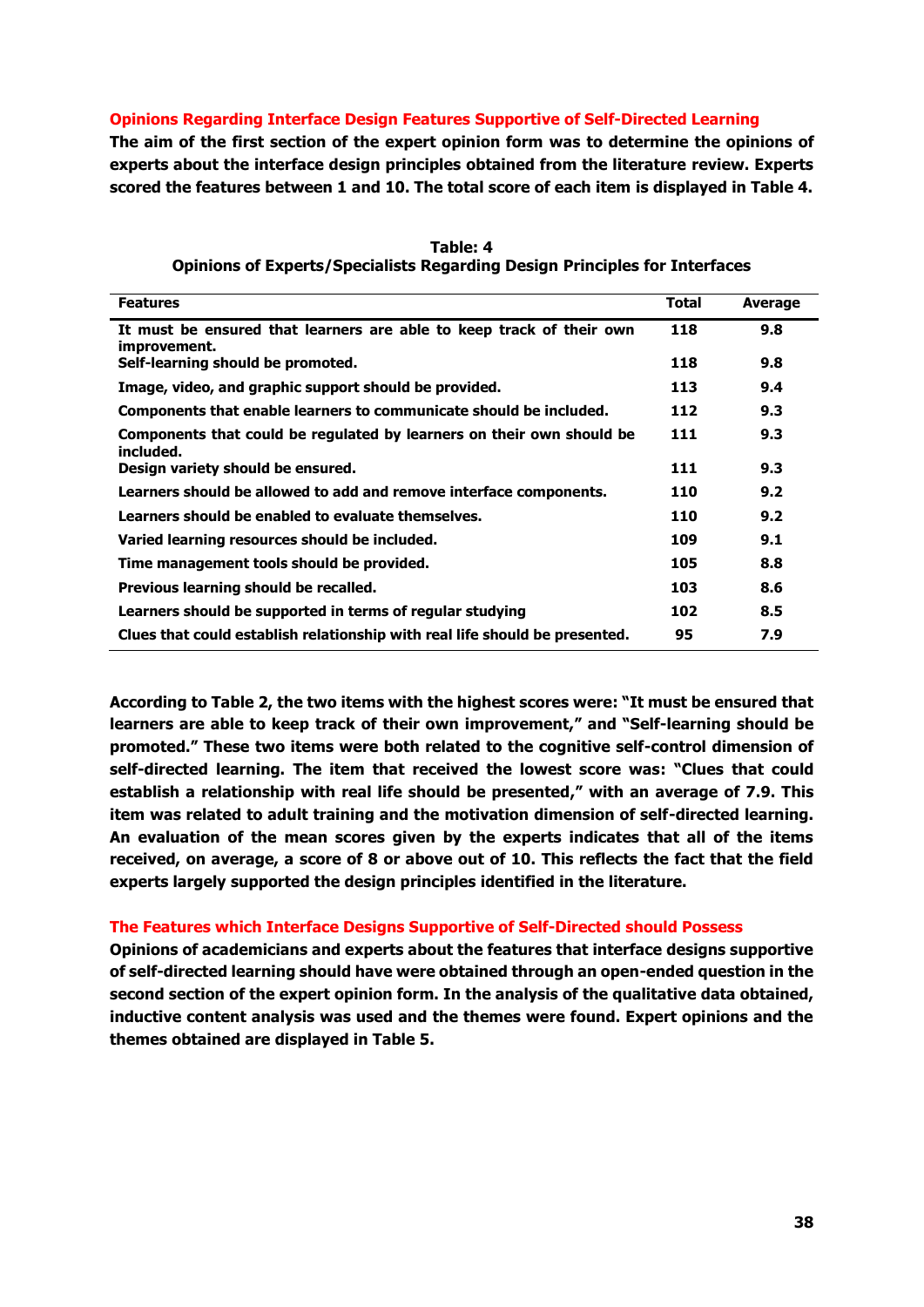| <b>Direct quotes</b>                                                              | <b>Themes</b>           |  |  |  |
|-----------------------------------------------------------------------------------|-------------------------|--|--|--|
| "It must be ensured that instant feedback could be provided. All modules          |                         |  |  |  |
| should be structured automatically according to the user preferences in the       |                         |  |  |  |
| previous modules."                                                                |                         |  |  |  |
| "Students should be able to receive feedback about their states in the            |                         |  |  |  |
| interface whenever they wish."                                                    | <b>User sensibility</b> |  |  |  |
| "[They] should be able to see where they are within the whole. [They] set         |                         |  |  |  |
| targets about how far they could go in the next study and the system should       |                         |  |  |  |
| be able to save this target."                                                     |                         |  |  |  |
| "There could be certain tools such as references and an index. That is how an     |                         |  |  |  |
| individual could find whatever they are looking for quickly."                     |                         |  |  |  |
| "Learners should be able to access any component they wish at all times (it       | <b>Ease of access</b>   |  |  |  |
| should be under the control of the learner)."                                     |                         |  |  |  |
| "Access from varied tools (tablet, pc, smartphone, etc) should be enabled."       | <b>Compatibility</b>    |  |  |  |
| "The learning environment should include a large group of current Web 2.0         | <b>Social Web-</b>      |  |  |  |
| technologies in an embedded or accessible form."                                  | support                 |  |  |  |
| "In order for learners to plan their learning experiences, they should be able to |                         |  |  |  |
| access experiences or learning methods of other learners; and in order to         |                         |  |  |  |
| achieve a certain learning goal, learners should be able to access the systems    |                         |  |  |  |
| that could provide a list of the most appropriate or alternative activities"      | <b>Analytics</b>        |  |  |  |
| "Interface analytics should be presented in order for learners to evaluate the    |                         |  |  |  |
| process, determine the learning methods, set goals and targets, and monitor       |                         |  |  |  |
| their own learning processes."                                                    |                         |  |  |  |
| " such components that could create curiosity and willingness to learn by the     |                         |  |  |  |
| learner should be added."                                                         | <b>Motivation</b>       |  |  |  |

# **Table: 5 Expert opinions and themes obtained**

**Expert opinions showed that there were six themes with respect to the characteristics that Web designs should possess in order to ensure self-directed learning. According to these themes, a Web interface design, which is supportive of self-directed learning, should be user sensitive, ensure ease of access, be compatible in diverse environments, provide social web support, make use of learning analytics, and be motivating.** 

# **DISCUSSION**

**This study concluded certain significant findings. The most important finding was the determination of the interface design principles for self-directed learning, which was obtained through field expert opinions. Principles obtained from the literature review and expert opinions are listed in Table 5 below.**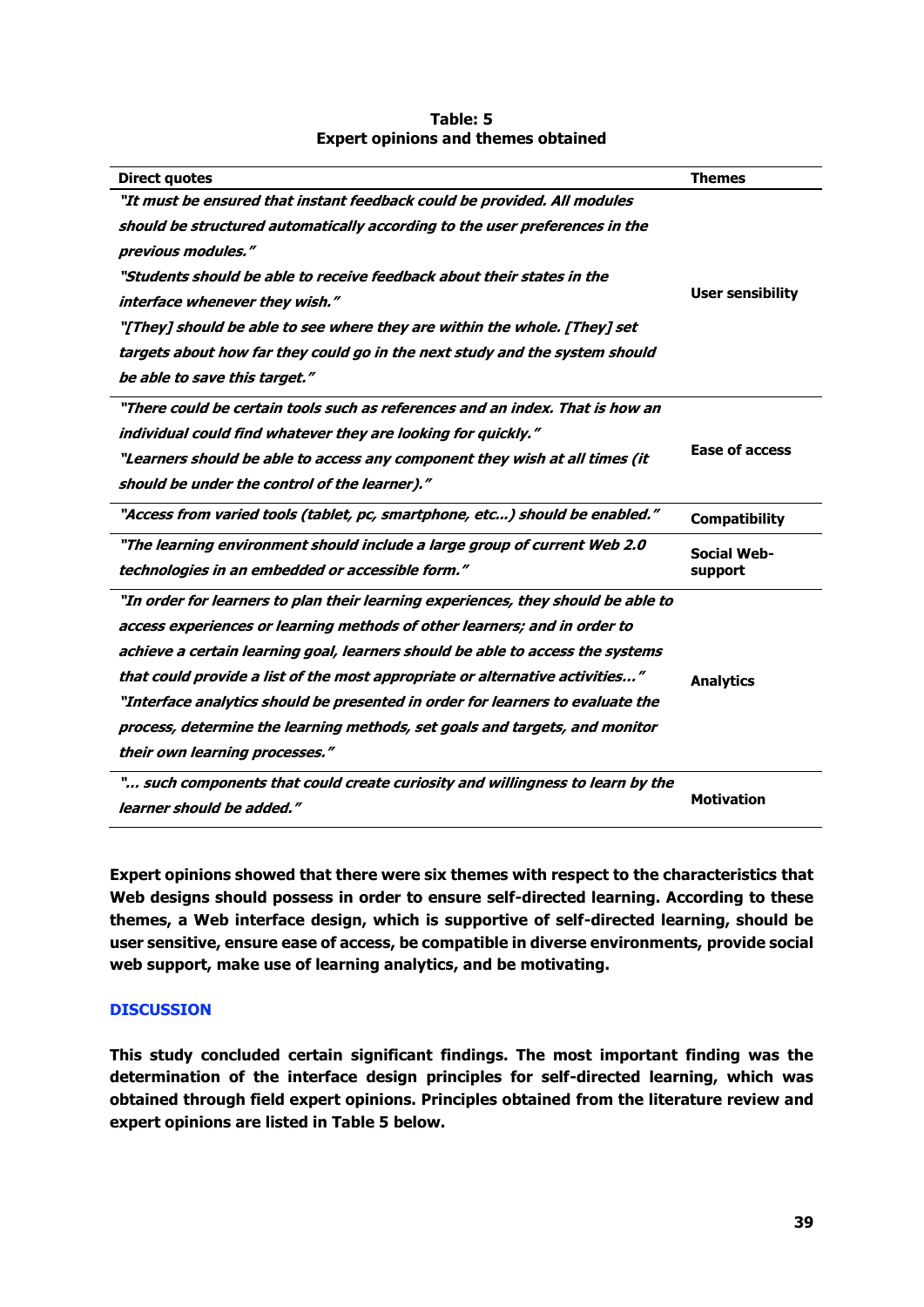**Table: 6 Comparison of interface design principles for self-directed learning** 

| <b>Literature Principles</b>                                                                                                                                                                                                             | <b>Expert Principles</b>                                         |
|------------------------------------------------------------------------------------------------------------------------------------------------------------------------------------------------------------------------------------------|------------------------------------------------------------------|
| 1. It must be ensured that learners are able to keep track of their own 1. It should be user-<br>improvement.<br>2. Self-learning should be promoted.                                                                                    | directed.                                                        |
| 3. Image, video, and graphic support should be given.<br>4. Components that enable learners to communicate should be included.<br>5. Components that could be regulated by learners on their own should<br>be included.                  | 2. It should ensure ease<br>of access.                           |
| 6. Design variety should be ensured.<br>7. Learners should be allowed to add and remove interface components.<br>8. Learners should be enabled to evaluate themselves.<br>9. Varied learning resources should be included.               | 3. It should be<br>compatible in varied<br>learning environments |
| 10. Time management tools should be provided.<br>11. Previous learning should be recalled.<br>12. Learners should be supported in terms of studying regularly.<br>13. Clues that could establish a relationship with real life should be | 4. It should provide<br>social web support.                      |
| presented.                                                                                                                                                                                                                               | 5. It should make use of<br>learning analytics.                  |
|                                                                                                                                                                                                                                          | 6. It should be<br>motivational.                                 |

**Table 6 shows that the interface design principles obtained from the literature, which are supportive of self-directed learning, were parallel to the principles obtained from the field experts. The principles deemed parallel to each other were presented in the same color in the table. Principles that were not highlighted in a color were combined under the motivation principle. Accordingly, through the combination of the principles obtained from the literature review with those obtained from the field experts, the study concluded with six principles. Since ease of access could be considered alongside the user-directedness principle, these two principals were combined. Compatibility in diverse environments was changed to "variety" in order to include design, media, and platform support. Social Web support was referred to as "being sharing-oriented," while being relevant to real life was considered within the scope of the "motivation" principle.** 

**In light of these findings, interface designs, which are supportive of self-directed learning, should possess five major characteristics, namely being user-directed, ensuring variety, being supported by learning analytics, being motivational, and being sharing-oriented. The five major principles are displayed in Figure 3.** 

**With respect to the user-directedness and being supportive, the selection of task and purposes (including the learning opportunities provided) should be performed by the user and the support provided by the system should simultaneously be related to the user tasks. Interface design should be open-ended, complicated, and varied to the extent that the user should face certain challenges. That is how users could attribute meanings to the system, cope with the challenges faced, and learn from these experiences. Learning analytics are essential for the users in terms of monitoring their own improvement as well as comparing their learning process to that of the others. Furthermore, the inclusion of certain clues relevant to real life and those that create curiosity could be useful in promoting learner's motivation. Finally, in interfaces supportive of self-directed learning, the provision of communication and sharing platforms where all stakeholders could learn from each other are quite essential.**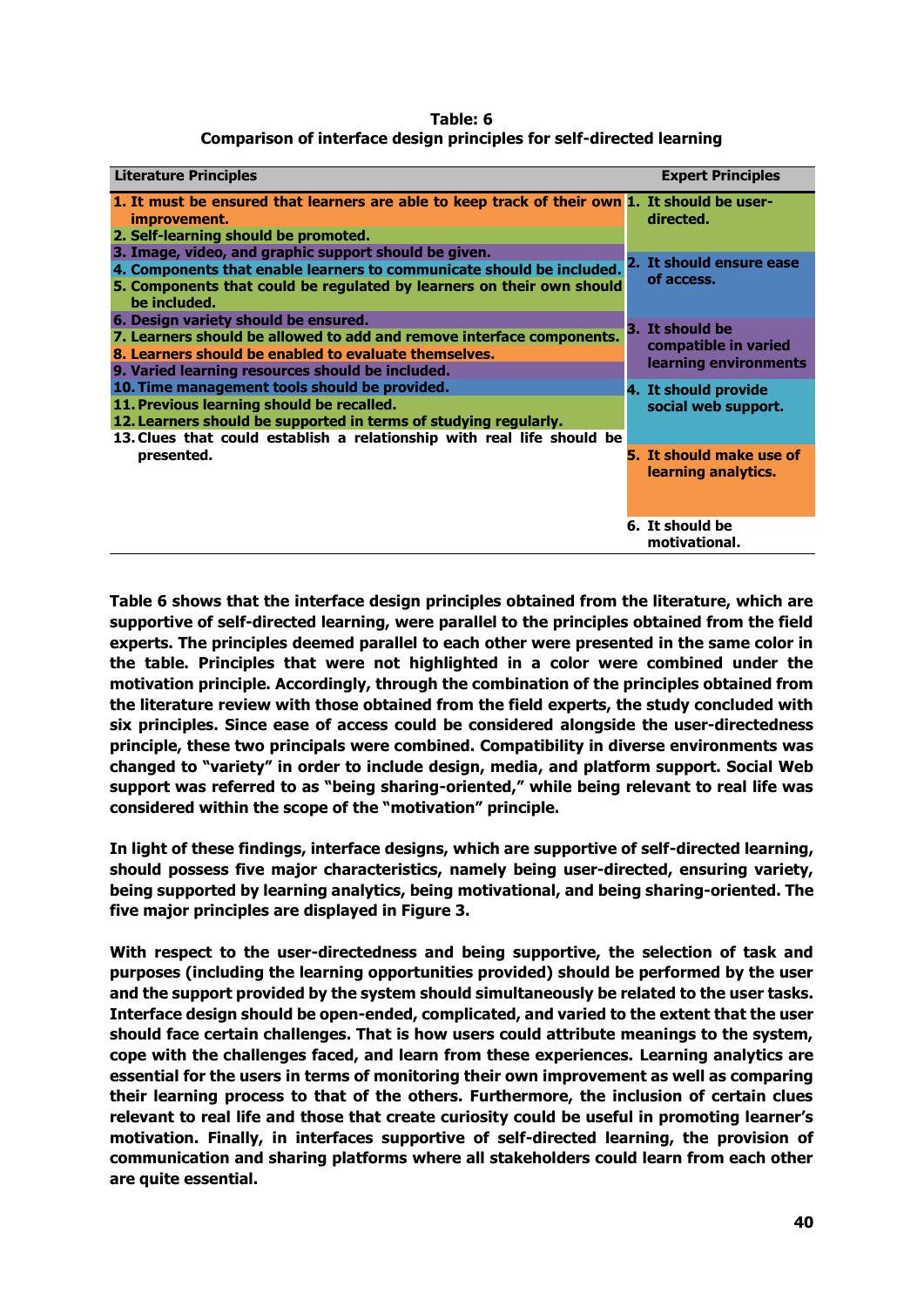

 **Interface design principles for self-directed learning** 

# **CONCLUSION AND RECOMMENDATIONS**

**The current study, which is about the development of educational Web interfaces that support self-directed learning, is essential for the learners who take the responsibility for self-learning as well as the educational Web interface designers. Therefore, it is believed that the interface design principles determined in this study would be used in various fields. In addition to the interface design principles that are supportive of self-directed learning, certain new characteristics about self-directed learning were also identified in light of the opinions obtained from the expert participants. Among these characteristics, being userdirected, ensuring variety, being supported by learning analytics, being motivational, and being sharing-oriented stood out. These characteristics are generally in line with the characteristics determined by Fischer and Scharff (1998). In addition, support by learning analytics is similar to Kashihara and Hasegawa's (2003) finding that components tracking user navigation in the web environment are necessary for self-directed learning.** 

**Web interfaces are used in presenting e-learning tools and environments that are developed for learners. Thus, it is believed that the findings of this study would contribute to the self-directed learning of adults in e-learning environments provided that these applications are performed in line with the principles determined. Based on the study results, it was determined that the design of an interface supporting self-directed learning should present the following features:** 

- **The selection of tasks and goals should be left to the preference and requirements of the learner.**
- $\triangleright$  The components should be open-ended, complex and diverse only to the extent that **the users would encounter few difficulties.**
- **The learner should be able to follow his/her progress and compare his/her learning process with others through learning analytics.**
- **The interface should provide cues relating to real life that arouses the learner's curiosity.**
- **The interface should provide communication and sharing environments that allows the learners/stakeholders to learn from one another.**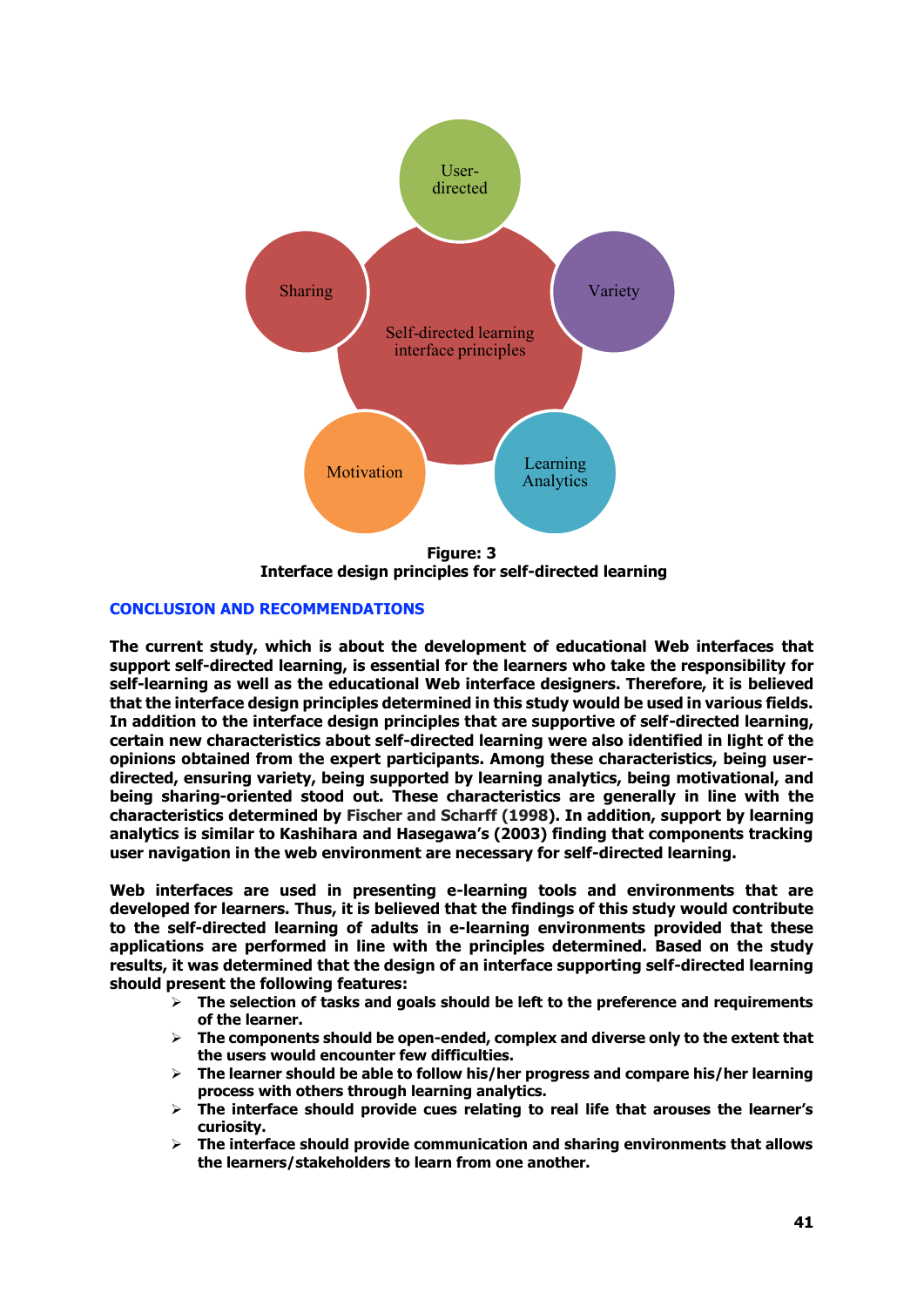**The presentation of e-books, e-activities, e-tests, educational simulations, and virtual classrooms, which are commonly used within the scope of e-learning opportunities, within educational Web interfaces that are supportive of self-directed learning, contribute to the e-learning tools and environment in achieving their goals. Further studies are recommended to work with a more comprehensive group of participants and to update the required characteristics for the interface designs supportive of self-directed learning. Additionally, experimental research could be conducted in order to determine whether the interfaces, which are designed according to the principles determined within the scope of this study, actually contributed to self-directed learning.** 

### **BIODATA and CONTACT ADDRESSES of the AUTHORS**



**Dr. Mehmet FIRAT is an Assistant Professor of Open and Distance Education at Open Education Faculty, Anadolu University. Dr. Firat gained his Ph.D. in Educational Technology at July, 2012. His academic interest areas are learning analytics, social network analysis, educational hypermedia and multimedia, educational interfaces, open and distance learning, education futures, e-learning, cyber behaviors and use of internet in education. He have over than 15 journal articles published in international indexes, 2 international book chapters and other national and international articles, papers submitted to international meetings.** 

**Dr. Mehmet FIRAT Department of Distance Education, Open Education Faculty Anadolu University, 26470 Eskisehir, TURKEY Phone: +90 222 335 0580 #2463 E-mail: [mfirat@anadolu.edu.tr](mailto:mfirat@anadolu.edu.tr)** 



**Dr. Nurhan SAKAR is an Assistant Professor of Management at Open Education Faculty, Anadolu University, Eskisehir, in Turkey. She received her Ph.D. in Management from Anadolu University, MBA from the, Baldwin Wallace College-USA and BEc in Economics from Anadolu University. She teaches, Management & Organization, her research interests include management of higher education institutions, managerial issues of small and medium sized enterprises, family businesses, and organizational elements of e-learning environments.** 

**Nurhan SAKAR Department of Distance Education, Open Education Faculty Anadolu University, 26470 Eskisehir, TURKEY Phone: +90 0222 335 05 80 (ext.27-68) E-mail: nsakar@anadolu.edu.tr**



**Dr. Isil Kabakci YURDAKUL is an associate professor in Computer and Instructional Technologies Education Department of Education Faculty, Anadolu University, Eskisehir, Turkey. She received her Ph. D. in Computer and Instructional Technologies Education from Anadolu University, Turkey in 2005. She has articles published in international and national journals, papers presented to international and national meetings, published national books and chapters in international and national books about her academic interest area. She served in various projects as executive and researcher. Her academic interest areas are professional development, information and communication technologies integration, instructional design, internet and the child.**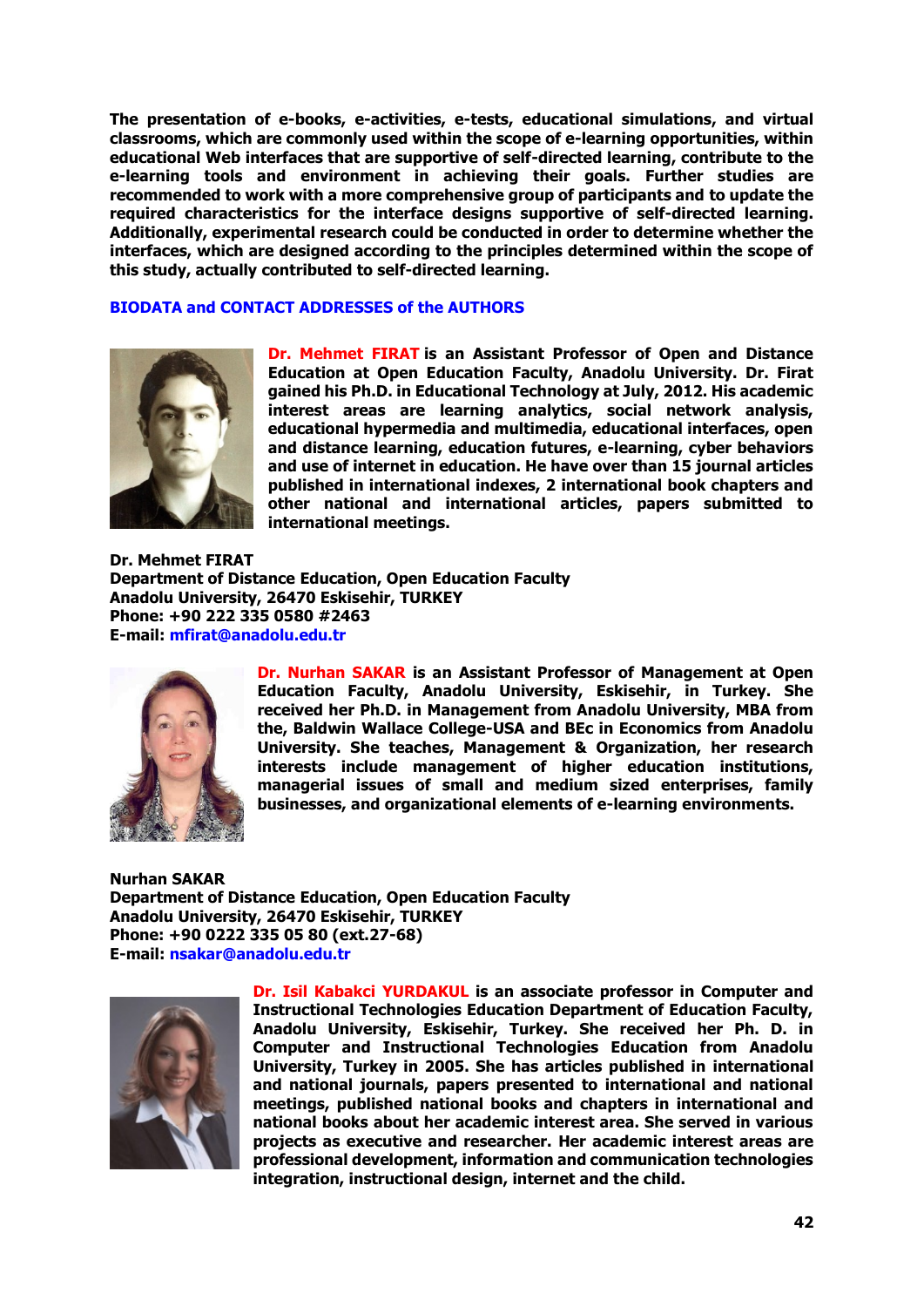**Dr. Isil Kabakci YURDAKUL Department of Computer and Instructional Technology, Education Faculty Anadolu University, 26470 Eskişehir, TURKEY Phone: +90 222 335 0580 #1933 E-mail: [isilk@anadolu.edu.tr](mailto:isilk@anadolu.edu.tr)**

# **REFERENCES**

- **Braun, V. and Clarke, V. (2006). Using thematic analysis in psychology. Qualitative Research in Psychology, 3, 77-101.**
- **Caffarella, R. S. (2000). Goals of self-learning. In G. A. Straka (Ed.), Conceptions of selfdirected learning: Theoretical and conceptual considerations (pp. 37-48). Munster,Germany: Waxmann.**
- **Cennamo, K. S., & Ross, J. D. (2000). Strategies to Support Self-Directed Learning in a Web-Based Course. Paper presented at the Annual Meeting of the American Educational Research Association (New Orleans, LA, April 24-28, 2000).**
- **Eyitayo, O. (2013). Using adult learning principles as a framework for learning ICT skills needed for research projects. Journal of Information Technology Education: Innovations in Practice, 12(1), 73-89.**
- **Fischer, G., Scharff, E. (1998). Learning Technologies in Support of Self-Directed Learning.Journal of Interactive Media in Education, 1998(2).**
- **Fischer, G., & Sugimoto, M. (2006). Supporting Self-Directed Learners and Learning Communities with Sociotechnical Environments. Research and Practice in Technology Enhanced Learning, 1(1), 31-64.**
- **Garrison, D.R. (1997). Self-directed learning: Toward a comprehensive model. Adult Education Quarterly, 48(1), 3-17.**
- **Hammarlund, C. S., Nilsson, M. H., & Gummesson, C. (2015). External and internal factors influencing self-directed online learning of physiotherapy undergraduate students in Sweden: a qualitative study. Journal of educational evaluation for health professions, 12.**
- **Hiemstra, R. (2000). Self-directed learning: The personal responsibility model. In G. A. Straka (Ed.), Conceptions of self-directed learning: Theoretical and conceptual considerations (pp. 93-108). Munster, Germany: Waxmann.**
- **Irizarry, R. (2002). Self-efficacy and motivation effects on online psychology student retention. USDLA Journal, 16(12).**
- **Kashihara, A. & Hasegawa, S. (2003). LearningBench: A Self-Directed Learning Environment on the Web. In D. Lassner & C. McNaught (Eds.), Proceedings of World Conference on Educational Multimedia, Hypermedia and Telecommunications 2003 (pp. 1032-1039). Chesapeake, VA: Association for the Advancement of Computing in Education (AACE).**
- **Kinshuk, K., Chang, M., Dron, J., Graf, S., Kumar, V., Lin, O. & Yang, G. (2011). Transition from e-learning to u-learning: innovations and personalization issues. In Technology for Education (T4E), 2011 IEEE International Conference on (pp. 26- 31). IEEE.**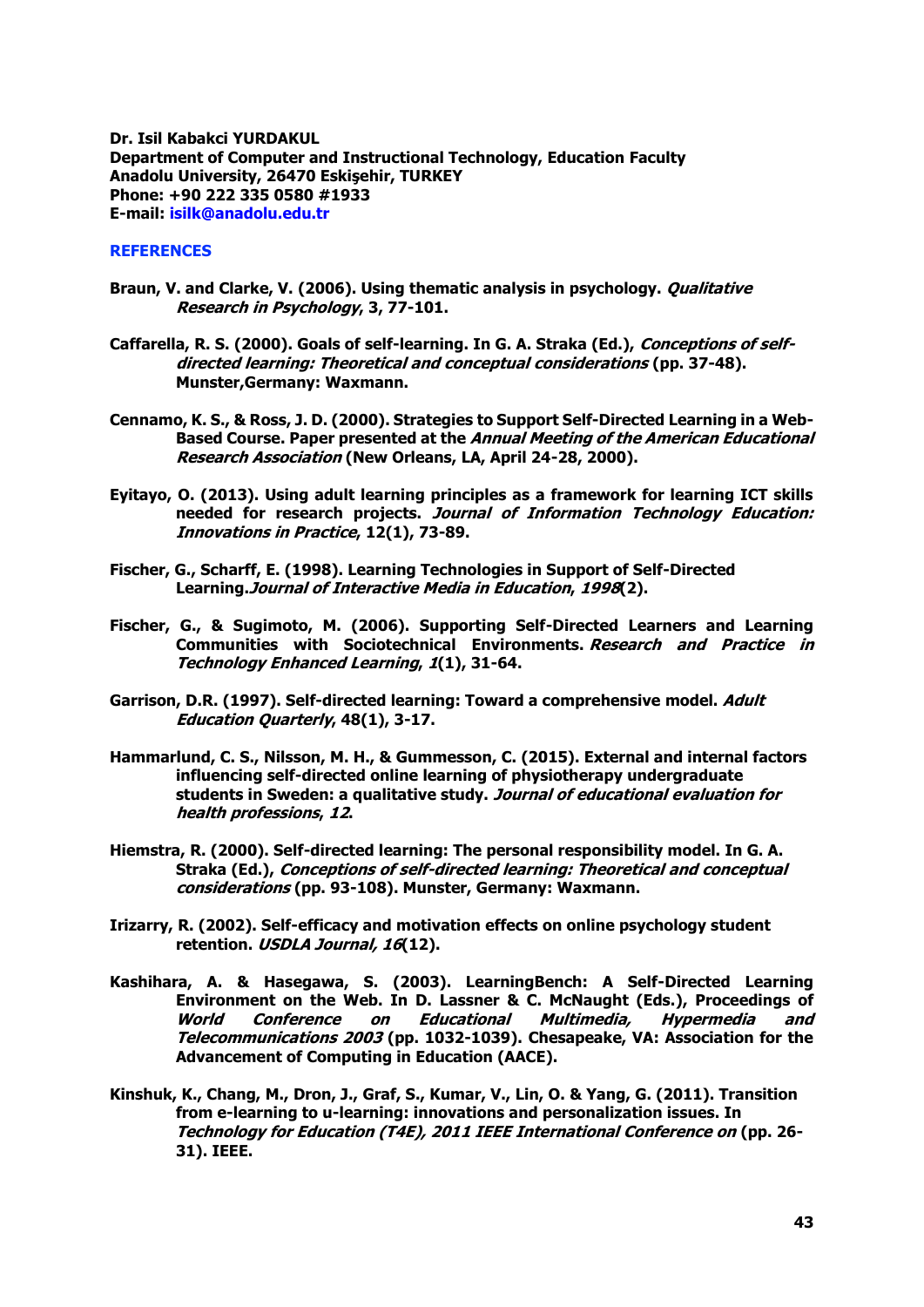- **Knowles, M. S. (1970). The Modern Practice of Adult Education. Englewood Cliffs: Prentice Hall/Cambridge.**
- **Knowles, M. (1984). The Adult Learner: A Neglected Species (3rd Ed.). Houston: Gulf Publishing.**
- **Kolb, D. A. (1984). Experiential learning: Experience as the source of learning and Development. Prentice Hall, New Jersey.**
- **Merriam, S. B., and Caffarella, R. S. (1999). Learning in adulthood (2nd ed.). San Francisco: Jossey-Bass.**
- **Merriam, S. B., Caffarella R. S. and Baumgartner, L.M. (2012). Learning in Adulthood: A Comprehensive Guide. San Francisco: Jossey-Bass.**
- **Murray, H. (2015). Lifelong Learning in the Twenty-First Century: An Investigation of the Interrelationships Between Self-Directed Learning and Lifelong Learning (Doctoral dissertation, Unıon Instıtute and University).**
- **Osgood, C. E., Suci, G. J. and Tannenbaum, P. H. (1957). The measurement of meaning. Urbana: University of Illinois Press.**
- **Siebert, H. (2003). Didaktisches Handeln in der Erwachsenenbildung. Didaktik aus konstruktivistischer Sicht Luchterhand Verlag.**
- **Volery, T. and Lord, D. (2000). Critical success factors in online education. International Journal of Educational Management, 14(5), 216 – 223.**